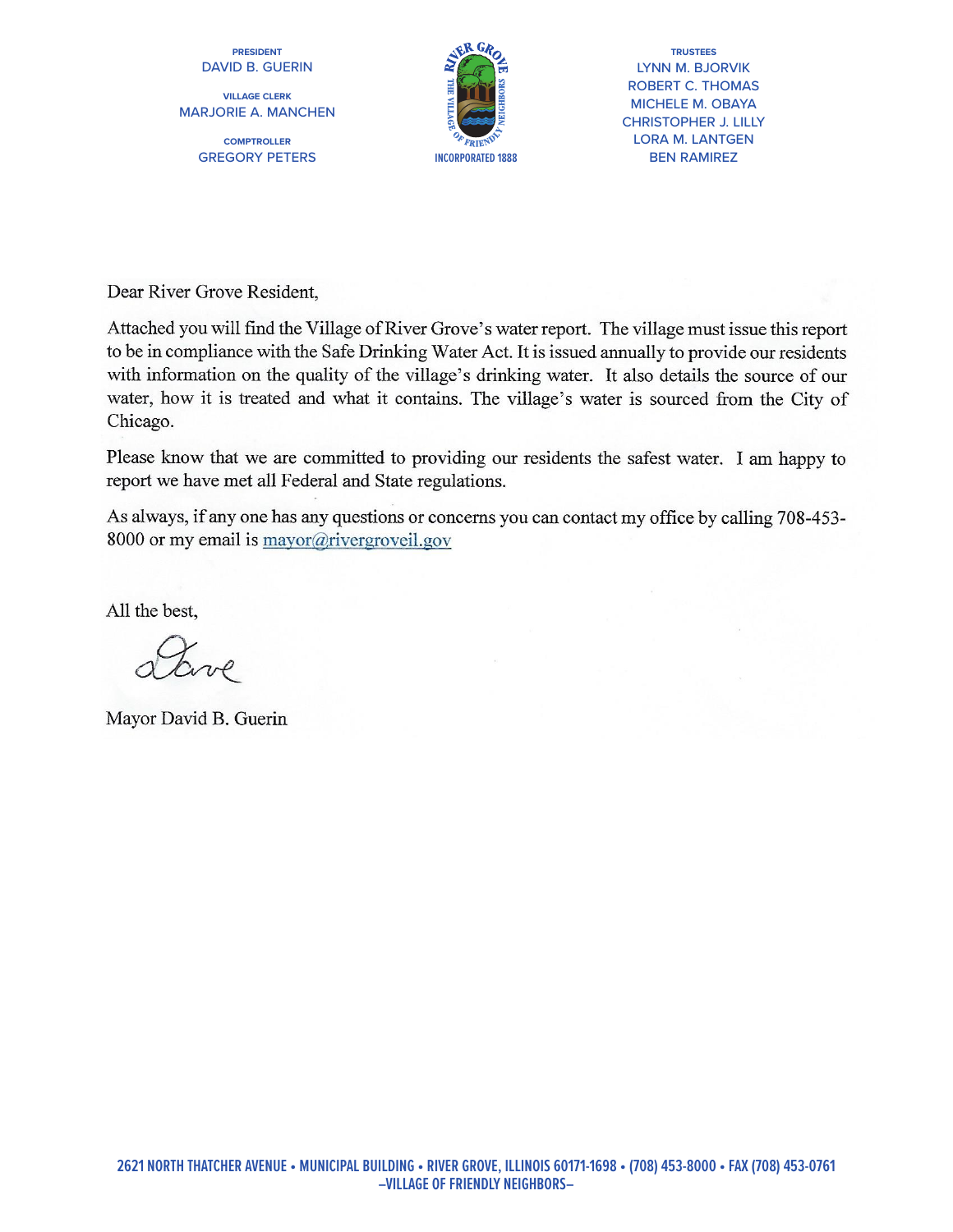

## PURPOSE

This is an annual report that summarizes the quality of drinking water from January 1st to December 31st, 2021. Included are details about where your water comes from, what it contains, and how it compares to standards set by regulatory agencies. This report is being issued in compliance of the Safe Drinking Water Act and our commitment in supplying a safe and reliable water supply. The Village of River Grove purchases water directly from the City of Chicago and is delivered to the Village's underground reservoir. The Village then pumps the water into its distribution system. We have included with this report information from the City of Chicago pertaining to entry-point water quality monitoring performed by them.

## WATER QUALITY

The water treatment facilities of the City of Chicago control the water quality supplied to the Village of River Grove. The Village then provides additional chlorine to the water to maintain the quality as delivered.

## TESTING

The Village of River Grove tests the water supply for chlorine content daily. The Village also takes monthly bacteriological samples, lead/copper samples as required, and Haloacetic Acid and Trichalomethane samples quarterly. If you have any questions about this report or concerning your water system, please contact John Bjorvik, Water Superintendent, (708) 452-7055. We want our valued customers to be informed about their water quality. You may also ask questions regarding our water system at our Village Board meetings, which are held at 6:00 p.m. on the first and third Thursday of each month, at the Village Hall, 2621 Thatcher Avenue.

## SOURCE WATER ASSESSMENT

Source Water Assessment Summary. The Illinois EPA implemented a Source Water Assessment Program (SWAP) to assist with watershed protection of public drinking water supplies. The SWAP inventories potential sources of contamination and determined the susceptibility of the source water to contamination. The Illinois EPA has completed the Source Water Assessment Program for our supply. Further information on our community water supply's Source Water Assessment Program is available by calling the City of Chicago, Department of Water Management at (312) 742-2406 or online at http://dataservices.epa.illinois.gov/swap/factsheet.aspx.

## SUSCEPTIBILITY TO CONTAMINANTS

The Illinois EPA considers all surface water sources of community water supply to be susceptible to potential pollution problems. The very nature of surface water allows contaminants to migrate into the intake with no protection only dilution. This is the reason for mandatory treatment for all surface water supplies in Illinois. Chicago's offshore intakes are located at a distance that shoreline impacts are not usually considered a factor on water quality. At certain times of the year, however, the potential for contamination exists due to wet-weather flows and river reversals. In addition, the placement of the crib structures may serve to attract waterfowl, gulls and terns that frequent the Great Lakes area, thereby concentrating fecal deposits at the intake and thus compromising the source water quality. Conversely, the shore intakes are highly susceptible to storm water runoff, marinas and shoreline point sources due to the influx of groundwater to the lake.

# EDUCATIONAL INFORMATION

The sources of drinking water (both tap water and bottled water) include rivers, lakes, streams, ponds, reservoirs, springs and wells. As water travels over the surface of the land or through the ground, it can dissolve naturally occurring minerals and radioactive material, and pick up substances resulting from the presence of animals or from human activity. Possible contaminants consist of:

• *Microbial contaminants*, such as viruses and bacteria, which may come from sewage treatment plants, septic systems, agricultural contaminants, such as livestock operations and wildlife.

• *Inorganic contaminants,* such as salts and metals, which can be naturally occurring or result from urban stormwater runoff, industrial, or domestic wastewater discharges, oil and gas production, mining or farming.

• *Pesticides and herbicides,* which may come from a variety of sources such as agriculture, urban stormwater runoff and residential uses.

• *Organic chemical contaminant,* including synthetic and volatile organic chemicals, which are by-products of industrial processes and petroleum production, and can also come from gas stations, urban stormwater runoff and septic systems.

• *Radioactive contaminants,* which may be naturally occurring or be the result of oil and gas production and mining activities.

Drinking water, including bottled water, may reasonably be expected to contain at least small amounts of some contaminants. The presence of contaminants does not necessarily indicate that water poses a health risk. More information about contaminants and potential health effects can be obtained by calling the USEPA's Safe Drinking Water Hotline (800) 426-4791.

In order to ensure that tap water is safe to drink, USEPA prescribes regulations that limit the amounts of certain contaminants in water provided by public water systems. FDA regulations establish limits for contaminants in bottled water, which must provide the same protection for public health. Some people may be more vulnerable to contaminants in drinking water than the general population. Immuno-compromised persons such as persons with cancer undergoing chemotherapy, persons who have undergone organ transplants, people with HIV/AIDS or other immune system disorders, some elderly, and infants can be particularly at risk from infections. These people should seek advice about drinking water from their health care providers. USEPA/CDC guidelines on appropriate means to lessen the risk of infection by cryptosporidium and other microbial contaminants are available from the USEPA's Safe Drinking Water Hotline (800) 426-4791.

## LEAD TESTING

If present, elevated levels of lead can cause serious health problems, especially for pregnant women and young children. Lead in drinking water is primarily from materials and components associated with service lines and home plumbing. We cannot control the variety of materials used in plumbing components. When your water has been sitting for several hours, you can minimize the potential for lead exposure by flushing your tap for 30 seconds to 2 minutes before using water for drinking or cooking. If you are concerned about lead in your water, you may wish to have your water tested. Information on lead in drinking water, testing methods, and steps you can take to minimize exposure is available from the Safe Drinking Water Hotline or at http://www.epa.gov/safewater/lead.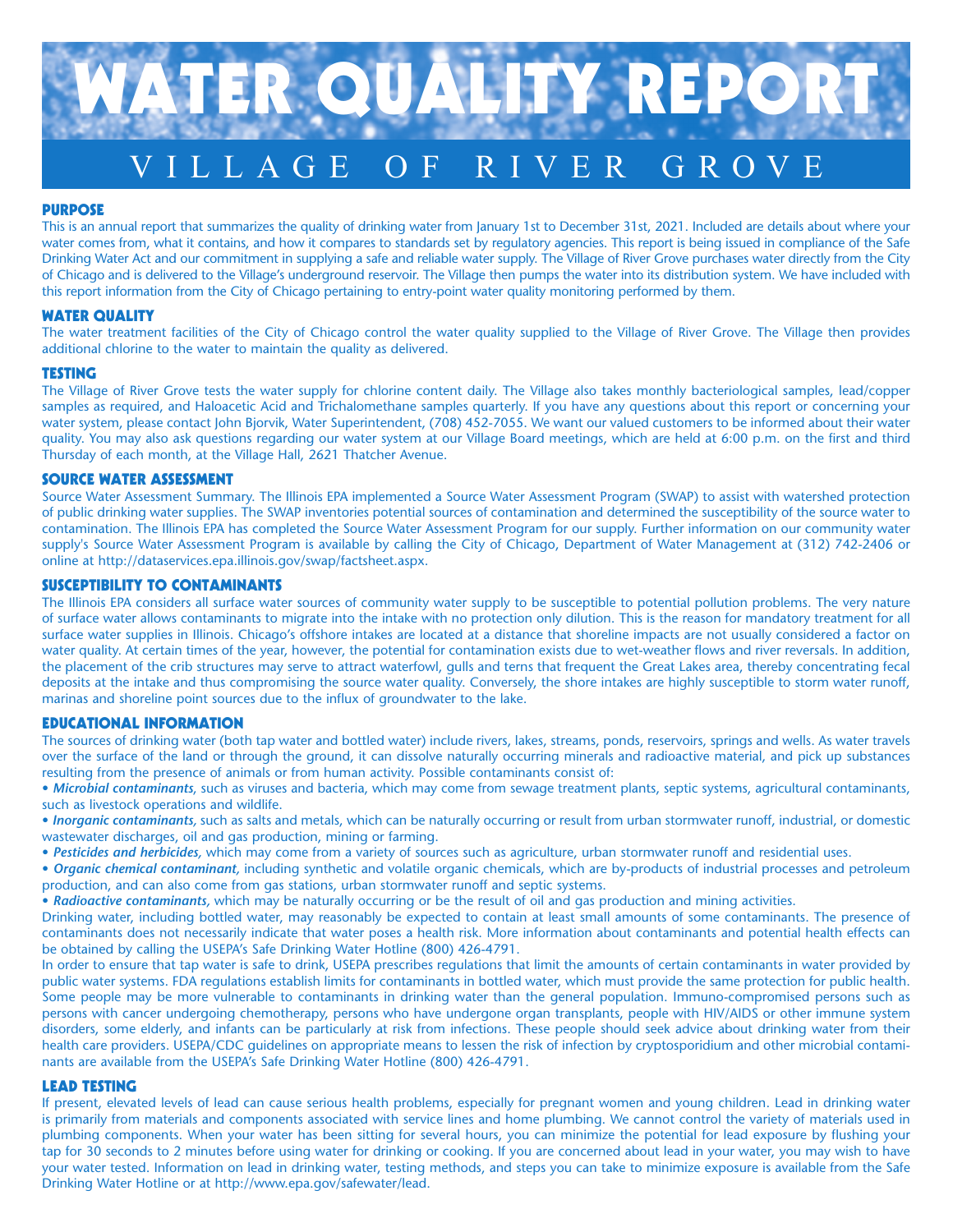# 2021 Water Quality Data DATA TABULATED BY CHICAGO DEPARTMENT OF WATER MANAGEMENT 0316000 CHICAGO

**Maximum Contaminant Level Goal (MCLG):** The level of a contaminant in drinking water below which there is no known or expected risk to health. MCLGs allow for a margin of safety.

**Maximum Contaminant Level (MCL):** The highest level of a contaminant that is allowed in drinking water. MCLs are set as close to the MCLGs as feasible using the best available treatment technology.

**Highest Level Detected:** This column represents the highest single sample reading of a contaminant of all the samples collected in 2019.

**Range of Detections:** This column represents a range of individual sample results, from lowest to highest, that were collected during the CCR calendar year.

**Date of Sample:** If a date appears in this column, the Illinois EPA requires monitoring for this contaminant less than once per year because the concentrations do not frequently change. If no date appears in the column, monitoring for this contaminant was conducted during the Consumer Confidence Report calendar year.

**Treatment Technique (TT):** A required process intended to reduce the level of a contaminant in drinking water. **N/A:** Not applicable

| <b>Detected Contaminants</b>                                                                                                                  |                |                               |                               |                               |                  |                   |  |  |  |
|-----------------------------------------------------------------------------------------------------------------------------------------------|----------------|-------------------------------|-------------------------------|-------------------------------|------------------|-------------------|--|--|--|
| Contminant (unit of measurements)<br><b>Typical source of Contaminant</b>                                                                     | <b>MCLG</b>    | <b>MCL</b>                    | <b>Highest Level Detected</b> | Range of<br><b>Detections</b> | <b>Violation</b> | Date of<br>Sample |  |  |  |
| <b>Turbidity Data</b>                                                                                                                         |                |                               |                               |                               |                  |                   |  |  |  |
| Turbidity (NTU/Lowest Monthly % ≤0.3 NTU<br><b>Soil Runoff</b>                                                                                | N/A            | TT (Limit: 95%≤0.3<br>NTU)    | Lowest Monthly % 100%         | 100% - 100%                   |                  |                   |  |  |  |
| <b>Turbidity (NTU/Highest Single Measurement</b>                                                                                              | N/A            | TT (Limit 1 NTU)              | 0.20                          | N/A                           |                  |                   |  |  |  |
|                                                                                                                                               |                | <b>Inorganic Contaminants</b> |                               |                               |                  |                   |  |  |  |
| Barium (ppm)<br>Discharge of drilling wastes; Discharge from metal<br>refineries; Erosion of natural deposits                                 | $\overline{2}$ | 10                            | 0.0203                        | $0.0200 - 0.0203$             |                  |                   |  |  |  |
| Nitrate (as Nitrogen) (ppm)<br>Runoff from fertilizer use; Leaching from septic tanks,<br>sewage; Erosion of natural deposits                 | 10             | 10                            | 0.28                          | $0.28 - 0.28$                 |                  |                   |  |  |  |
| Total Nitrate & Nitrite (as Nitrogen) (ppm)<br>Runoff from fertilizer use; Leaching from septic tanks,<br>sewage; Erosion of natural deposits | 10             | 10                            | 0.28                          | $0.28 - 0.28$                 |                  |                   |  |  |  |
| <b>Total Organic Carbon (TOC)</b>                                                                                                             |                |                               |                               |                               |                  |                   |  |  |  |
| The percentage of TOC removal was measured each month and the system met all TOC removal<br><b>TOC</b><br>requirements set by IEPA            |                |                               |                               |                               |                  |                   |  |  |  |
| <b>Unregulated Contaminants</b>                                                                                                               |                |                               |                               |                               |                  |                   |  |  |  |
| Sulfate (ppm)<br>Erosion of naturally occurring deposits                                                                                      | N/A            | N/A                           | 27.4                          | $26.9 - 27.4$                 |                  |                   |  |  |  |
| Sodium (ppm)<br>Erosion of naturally occurring deposits; Used as water<br>softener                                                            | N/A            | N/A                           | 9.99                          | $9.79 - 9.99$                 |                  |                   |  |  |  |
| <b>State Regulated Contaminants</b>                                                                                                           |                |                               |                               |                               |                  |                   |  |  |  |
| Fluoride (ppm)<br>Water additive which promotes strong teeth                                                                                  | $\overline{4}$ | $\overline{4}$                | 0.77                          | $0.65 - 0.77$                 |                  |                   |  |  |  |
| <b>Radioactive Contaminants</b>                                                                                                               |                |                               |                               |                               |                  |                   |  |  |  |
| Combined Radium (226/228) (pCi/L)<br>Decay of natural and man-made deposits.                                                                  | $\mathbf{0}$   | 5                             | 0.95                          | $0.83 - 0.95$                 |                  | 02-04-2020        |  |  |  |
| Gross Alpha excluding radon and uranium (pCi/L)<br>Decay of natural and man-made deposits.                                                    | $\mathbf{0}$   | 15                            | 3.1                           | $2.8 - 3.1$                   |                  | 02-04-2020        |  |  |  |
| 医眼镜 医动脉 医心脏 医神经炎                                                                                                                              |                |                               |                               |                               |                  |                   |  |  |  |

**Units of Measurement**

**ppm:** Parts per million, or milligrams per liter

**ppb:** Parts per billion, or micrograms per liter

**NTU:** Nephelometric Turbidity Unit. Used to measure cloudiness in drinking water.

≤**O.3 NT U:** Percent of samples less than or equal to 0.3 NTTJ

**pCi/L:** Picocuries per liter, used to measure radioactivity